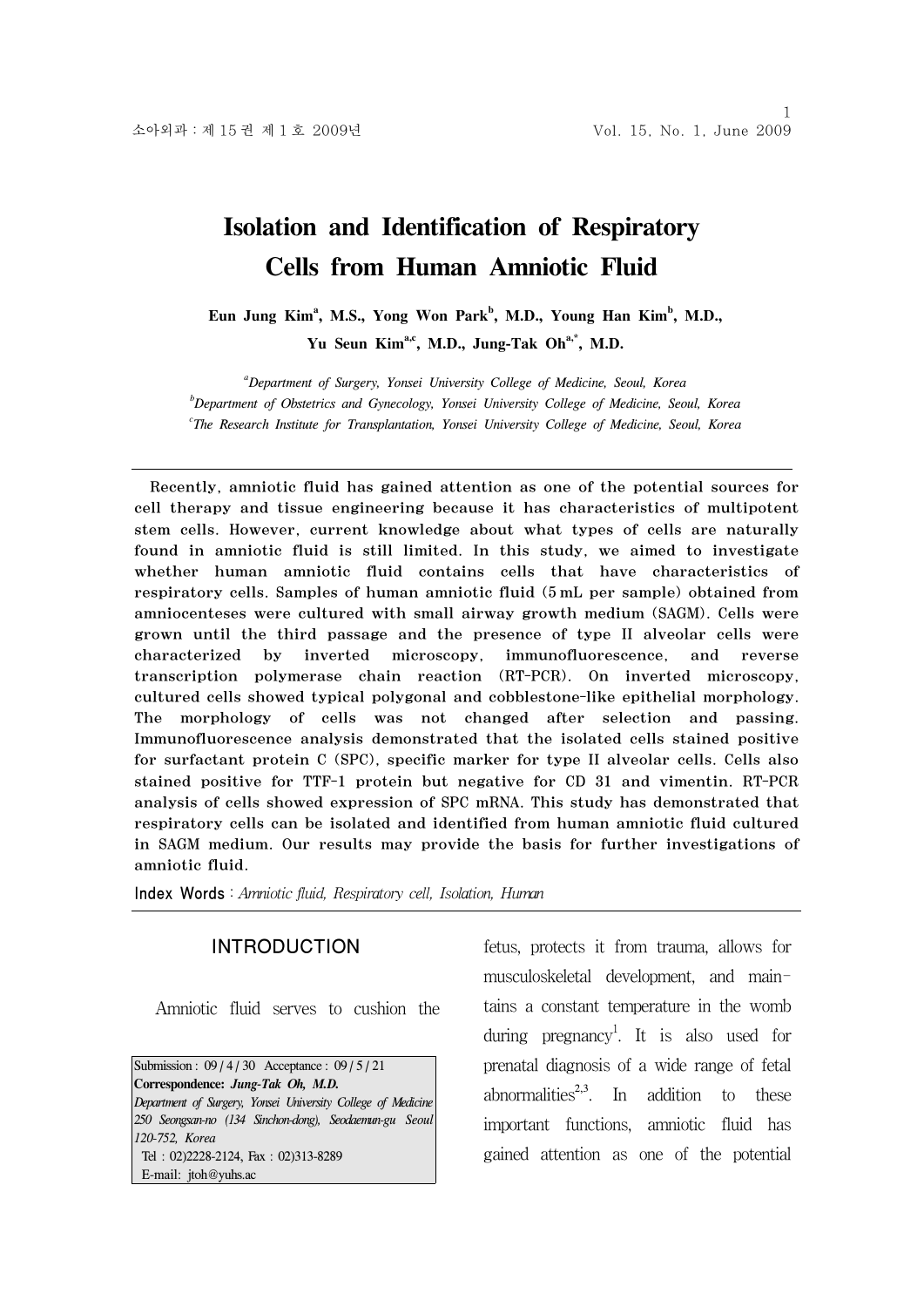sources for cell therapy and tissue engineering because it contains heterogeneous populations of fetal cells of all 3 germ layers<sup>4,5</sup>. Recently, studies revealing that cells isolated from human amniotic fluid have characteristics of multipotent stem cells have been reported $6,7$ .

However, although use of human amniotic fluid is a well-established and popular method in routine prenatal diagnosis and human amniotic fluid stem cells can be successfully isolated, current data about what types of cells are naturally found in amniotic fluid are still limited<sup>4</sup>. Previous studies of amniotic fluid cell types were usually focused on the morphological aspects with limited biochemical criteria, not the characterization of specific cell types<sup>2,8,9</sup>. Research on amniotic fluid stem cells has also focused on the isolation of multipotent stem cells, not the identification of cells found in amniotic fluid<sup>6,7,10,11</sup>. Identification of specific cell types from amniotic fluid would be helpful to understand its characteristics and guide further investigations of amniotic fluid.

It would be interesting and important to determine which types of cells can be isolated and cultured from amniotic fluid. In this study, we aimed to investigate whether human amniotic fluid contains cells that have characteristics of respiratory cells.

## MATERIALS AND METHODS

## 1.1 Cell isolation and culture

Ten samples of human amniotic fluid (5 mL per sample) were obtained from amniocenteses that were performed for routine prenatal diagnosis at gestational ages ranging from 17 to 20 weeks. This study was approved by the Institutional Review Board of Yonsei University College of Medicine (4-2007-0280).

Amniotic fluid samples were centrifuged at 2000 rpm for 10 min and cell pellets were removed and resuspended in 5 mL of Dulbecco's Modified Eagle Medium (GIBCO, Grand Island, NY). Cells were plated on collagen type I-coated 60-mm tissue culture dishes (IWAKI; Asahi Techno Glass, Japan).

All cells were fed with small airway growth medium (SAGM; BioWhittaker, Walkersville, MD) supplemented with 0.5 mg/mL of bovine serum albumin,  $5 \mu g/mL$ of insulin,  $10 \mu\text{g/mL}$  of transferrin,  $30 \mu\text{g/A}$ mL of bovine pituitary extract,  $0.5 \mu g/mL$ of epinephrine, 6.5 ng/mL of triiodothyronine, 0.1 ng/mL of retinoic acid, 0.5  $\mu$ g/mL of hydrocortisone, and 0.5 ng/mL of human epidermal growth factor. Cultures were maintained at 37 ℃ with 5 % CO*<sup>2</sup>* in a humidified incubator. Culture medium was changed every 3-4 days. After 10-14 days, cultured cells were observed using an Olympus IX 70 inverted microscope,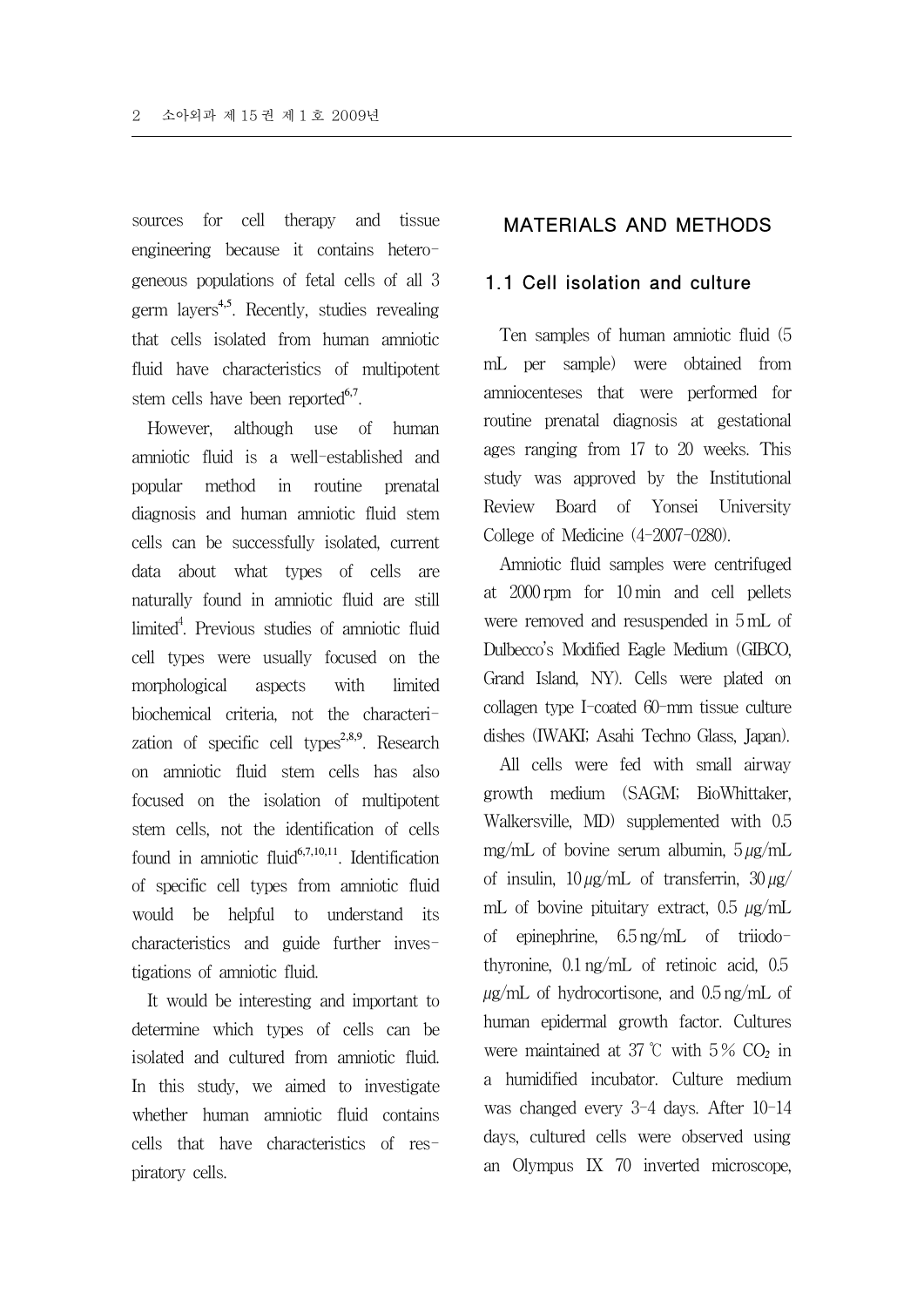and colonies were selected using cloning cylinders (Sigma-Aldrich, St. Louis, MO) with  $0.25\%$  Trypsin-EDTA (Invitrogen, Carlsbad, Canada), and trypsinized cells were seeded in collagen type I-coated 60-mm tissue culture dishes. Cells were grown until the third passage and analyzed by immunofluorescence analysis and RT-PCR.

#### 1.2 Immunofluorescence analysis

After the third passages, cells were plated on LabTek tissue culture chamber slides (Fischer Scientific, Pittsburgh, PA). After 2 days of growth, cells were washed with PBS and fixed in  $4\%$ formaldehyde/PBS for 10 min. Cells were incubated in 0.2 % TritonX-100 in PBS for 10 min on ice, followed by 15 % fetal bovine serum at room temperature for 10 min to ensure permeabilization. Cells were then incubated overnight at  $4^{\circ}$ C with primary rabbit polyclonal anti-prosurfactant protein C (proSP-C) antibodies (1:100, Chemicon, Temecula, CA) and mouse monoclonal anti-thyroid transcription factor-1 (TTF-1) antibodies (1:100, Chemicon) for alveolar type II cells, monoclonal antivimentin-Cy3 antibody produced in mouse clone V9 (1:50, Sigma) for mesenchymal derived cells, and monoclonal anti-CD31 (PECAM-1)-FITC produced in mouse clone WM-59 (1:50, Sigma) for endothelial cells. Slides were then incubated with Alexa Fluor 594 goat anti-rabbit Ig (1:500, Molecular Probes, Eugene, OR) and Alexa Fluor 594 goat anti-mouse Ig (1:500, Molecular Probes). As positive controls for each antibody, A549 cells (ATCC, Rockville, MD) for ProSP-C and for TTF-1, HUVEC cells (Clonetics, San Diego, CA) for CD31, and fibroblast cells (from human healthy gingival tissue) for vimentin were used. Slides were treated with an anti-fade substance (Molecular Probes) and observed using Carl Zeiss LSM510 confocal laser-scanning microscopy.

## 1.3 RT-PCR

Total RNA was isolated from cells grown in SAGM after the third passage using an RNeasy kit (QIAGEN, Germany), and 0.5 µg RNA was reverse-transcribed using AMV reverse transcriptase (Promega, Madison, WI). The cDNAs were generated using random hexamers (Promega) at 45 ℃ for 1 hr. Two-step nested RT-PCR was employed to amplify SPC mRNA<sup>12</sup>. The first PCR amplification was carried out in a  $20 \mu L$  AccuPower PCR PreMix (Bioneer, Korea) containing 100 ng of DNA template under the following conditions: 5 min hot start at 95 ℃, 30 cycles at 95 ℃ for 30 sec, 57 ℃ for 30 sec, 72 ℃ for 30 sec, and a final extension for 5 min at 72 ℃. Twenty pmol of primers were used in each reaction. The first PCR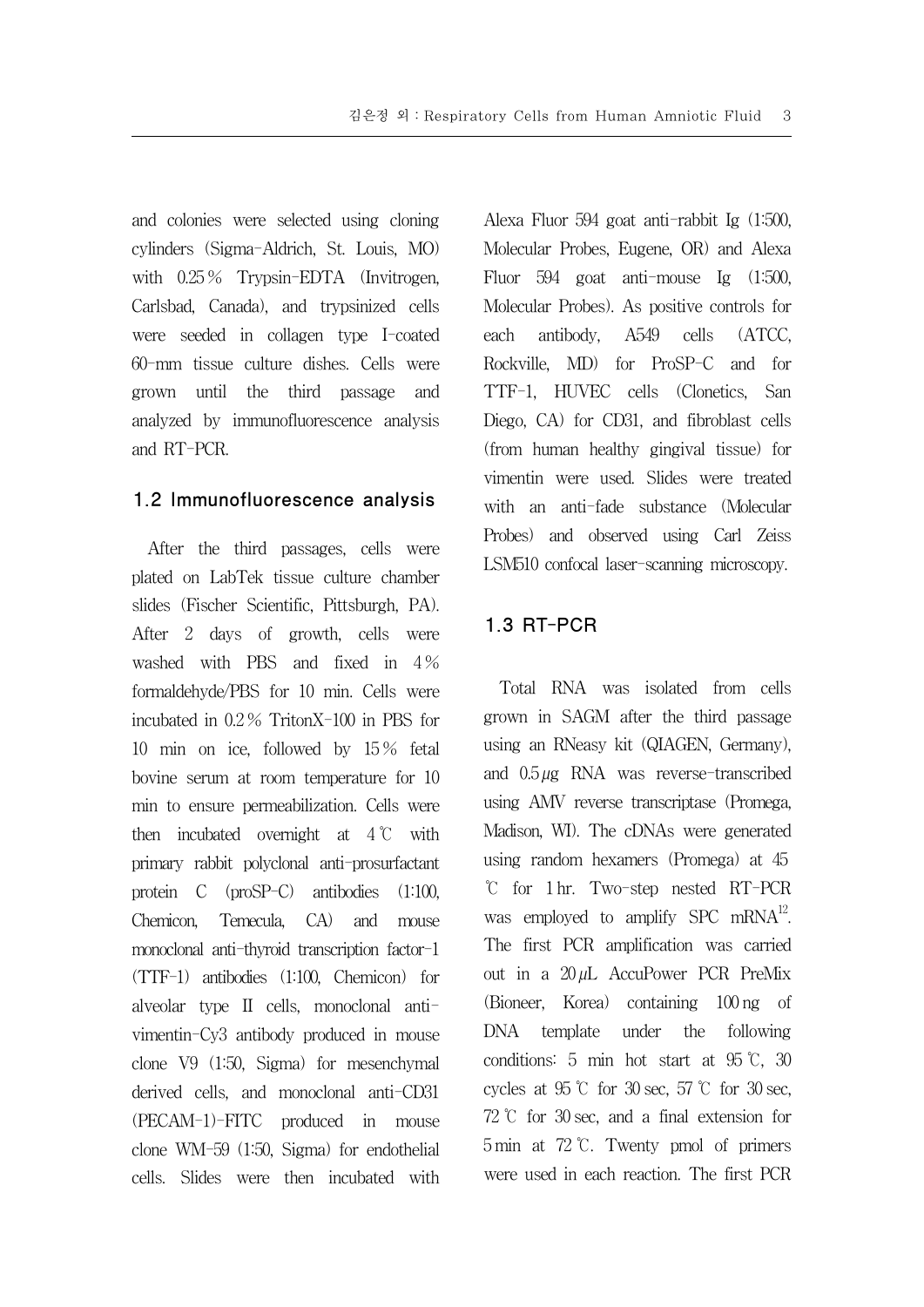| Gene         | Primer Sequence |                                                                             |     |  |  |  |
|--------------|-----------------|-----------------------------------------------------------------------------|-----|--|--|--|
| <b>SPC</b>   | First primer    | Forward 5'-AAAGAGGTCCTGATGGAGAGC-3'<br>Reverse 5'-TAGATGTAGTAGAGCGGCACCT-3' | 456 |  |  |  |
|              | Nested primer   | Forward 5'-AACGCCTTCTTATCGTGGTG-3'<br>Reverse 5'-GTGAGAGCCTCAAGACTGG-3'     | 313 |  |  |  |
| <b>GAPDH</b> |                 | Forward 5'-GAAGGTGAAGGTCGGAGT-3'<br>Reverse 5'-GAAGATGGTGATGGGATTTC-3'      | 226 |  |  |  |

Table 1. RT-PCR Primer Sequences and Expected Product Sizes

Table 2. Summary of Cell Isolation, RT-PCR and Immunofluorescence

| Sample No.                                                             | 1         | $\mathbf{2}^{\circ}$ | 3   | 4   | 5   | 6                        | 7          | 8          | 9   |
|------------------------------------------------------------------------|-----------|----------------------|-----|-----|-----|--------------------------|------------|------------|-----|
| Cell isolation                                                         | Yes       | No.                  | No. | Yes | No. | Yes                      | <b>Yes</b> | <b>Yes</b> | Yes |
| Expression of SPC<br>mRNA on RT-PCR                                    | $\ddot{}$ | N/A                  | N/A | $+$ | N/A | -                        | $\ddot{}$  |            |     |
| Expression of ProSP-C<br>and TTF-1 on Immuno-<br>fluorescence analysis | $+$       | N/A                  | N/A | $+$ | N/A | $\overline{\phantom{a}}$ | $+$        | ۰          |     |

N/A, not available

product was diluted 1:50 with distilled water. One  $\mu L$  of diluted first PCR product was used as a template for the nested reaction with the same cycling conditions and primer concentrations outlined above. RT-PCR amplification of the housekeeping gene, GAPDH, was used to monitor the quality of the mRNA and control for the efficiency of the RT step. The oligonucleotide primers are described in Table 1. The nested PCR products were loaded onto 2 % agarose gel and visualized by ethidium bromide staining. Product sizes were compared to a 100-bp molecular size marker. A549 cells were used as a positive control for SPC.

## RESULTS

Among 10 samples of amniotic fluid, 1 was discarded because of contamination. From 9 samples, 6 had cell colonies and the isolation of cells was possible. Positive results from RT-PCR and immunofluorescence analysis were obtained in 3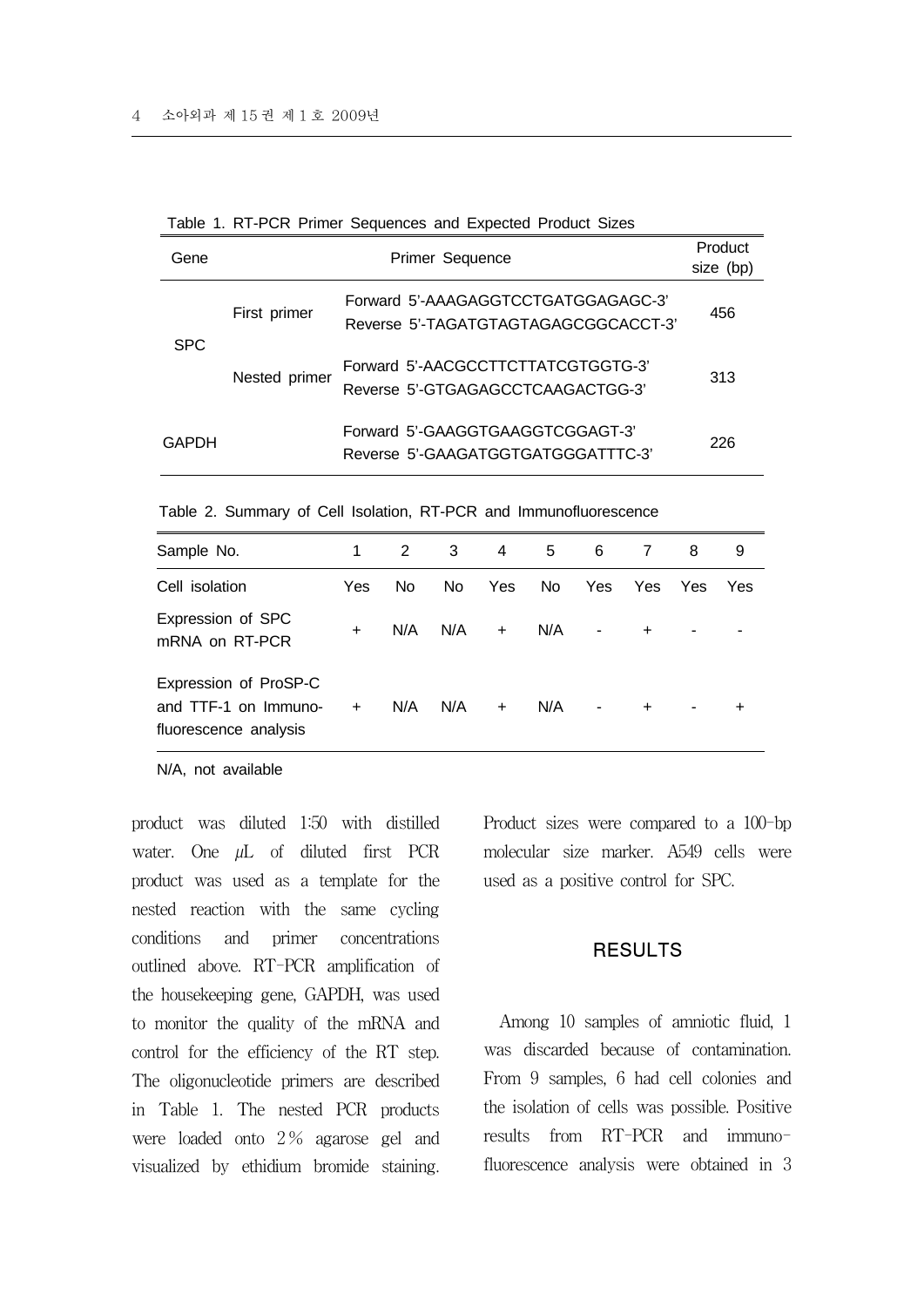

Fig. 1. Morphology of cells by inverted microscopy (100×). Cultured cells displayed a typical polygonal and cobblestone-like epithelial appearance.

morphology did not change after selection and passaging (Fig. 1). Selected cells were maintained and expanded until the third passage but did not reach confluence.

## 2.2 RT-PCR

Expression of SPC mRNA was not detected in the first PCR reaction but was markedly augmented by nested PCR amplification. The cDNA obtained from





 $\Omega$  (sample No. 1, 4, 7) and 4 (sample No. 1, 4, 7, 9) of these 6 samples (Table 2).

## 2.1 Cell culture and isolation

Ten to 14 days after initial plating, polygonal and cobblestone-like cells were observed with few colony formation. Cell A549 cells was used as a positive control and also expressed SPC mRNA (Fig. 2).

#### 2.3 Immunofluorescence analysis

Isolated cells expressed type II alveolar cell-specific surfactant protein proSP-C. Cells also stained positive for TTF-1, a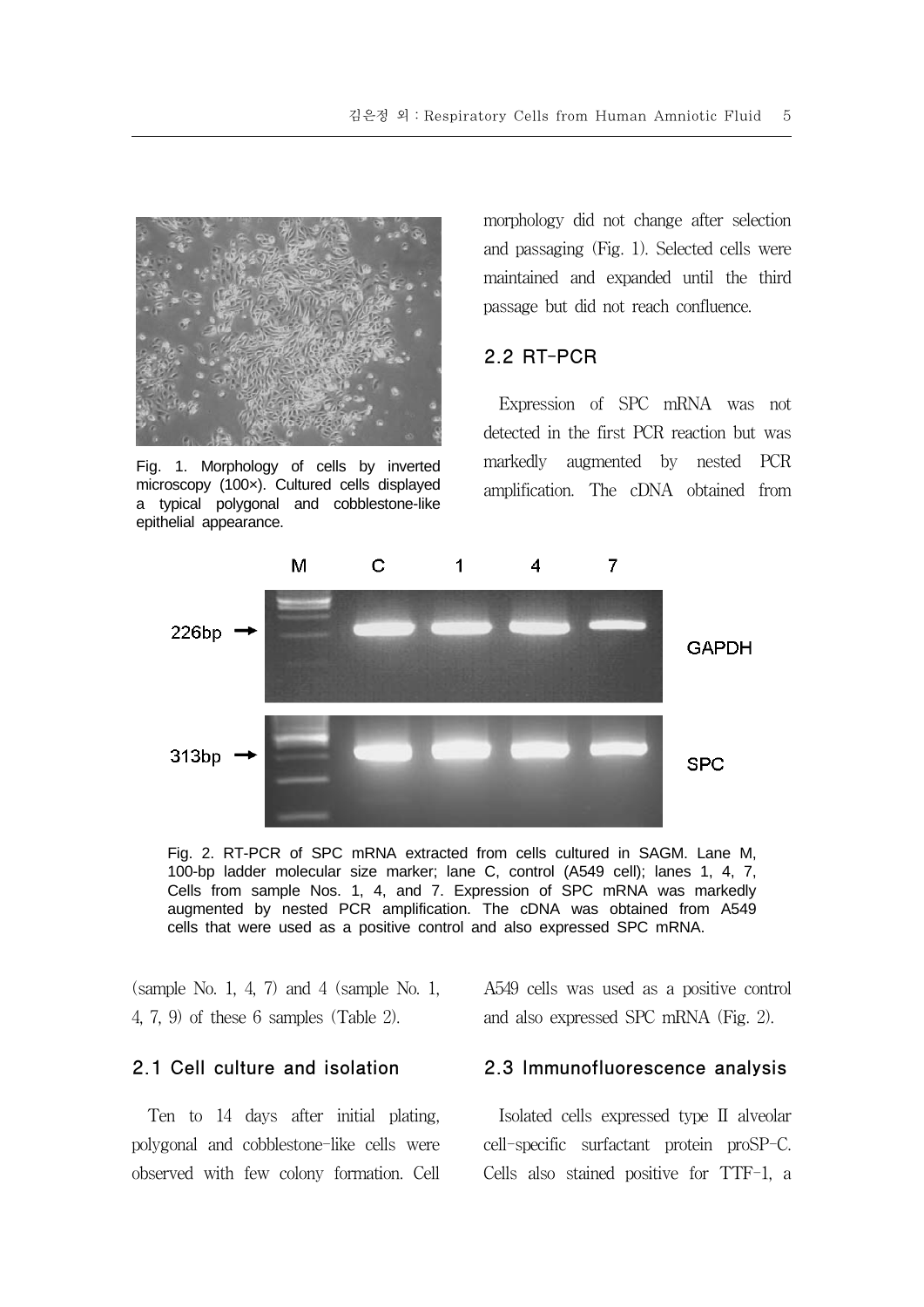

Fig. 3. Immunofluorescence staining. Isolated cells from different human amniotic fluid culture (sample Nos. 1, 4, 7, and 9) expressed SPC (A-D) and TTF-1(F-I) but negatively expressed CD31 (K-N) and vimentin (P-S). Positive control cells for SPC and TTF-1 (A549 cells; E, J), CD31 (HUVEC cells; O), and vimentin (fibroblast cells; T) were clearly positive.

specific marker for type II alveolar cell differentiation. However, no cells immunoreactive to CD31 or vimentin were detected. Positive control cells for each antibody were clearly positive (Fig. 3).

#### **DISCUSSION**

This study demonstrates that respiratory cells could be isolated from human amniotic fluid cultivated in SAGM medium in vitro. Most of these cells had an appearance of epithelial cell-like morphology<sup>13,14</sup> and expressed type II alveolar cell markers SPC (mRNA and protein) as well as TTF-1. To the best of our knowledge, this is the first report of the successful isolation of respiratory cells from human amniotic fluid.

The possibility of amniotic fluid having respiratory cells can be speculated because amniotic fluid is composed of heterogeneous fetal cells including hematopoietic, mesenchymal, epithelial, trophoblastic, and possibly more primitive stem cells $5,15$ .

The composition of the amniotic fluid cell is thought to be correlated with the production and turnover of amniotic fluid.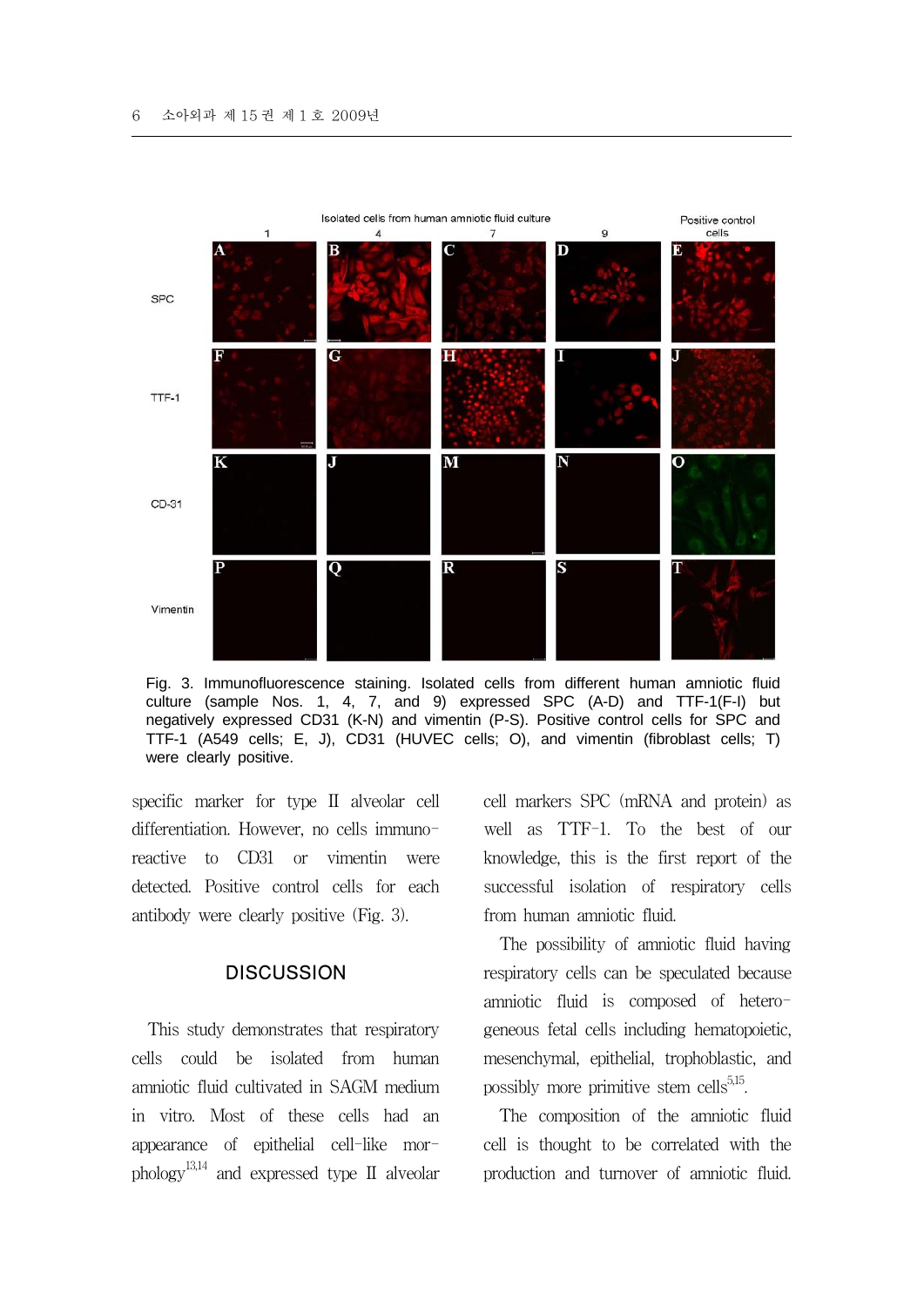The significant pathways involved in the regulation of amniotic fluid are excretion of fetal urine, swallowing of amniotic fluid and gastrointestinal excretion, secretion of fluid by fetal lung, water transport across the skin of the fetus, amniotic membrane, and fetal vessels in the umbilical cord<sup>16</sup>. As a result of such fluid dynamics, different types of cells can be identified in amniotic fluid cultures<sup>2,9,17</sup>. Among them, the secretion of large volumes of fluid by fetal lung is one of the major sources of amniotic fluid, especially during the second half of gestation. According to this physiology, it could be expected that respiratory cells are found in amniotic fluid.

Among the various types of respiratory cells, type II alveolar cells are responsible for surfactant production and are crucial to the natural regenerative process of the alveoli. In response to injury, type II alveolar cells are able to proliferate and differentiate to type I alveolar cells and are considered to be the alveolar epithelial stem cell $^{18,19}$ . In our study, the identification of type II alveolar cells is based on amplification of SPC mRNA by RT-PCR and the presence of Pro-SPC and TTF-1 by immunofluorescence staining. SPC is an integral membrane protein that is expressed only in type II alveolar cells and is known to be a specific marker for type II alveolar cells<sup>20,21</sup>. TTF-1 is essential for branching morphogenesis of the lung and enhances expression of surfactant proteins by type II alveolar cells<sup>22</sup>. Identification of SPC and its corresponding mRNA and of TTF-1 serves to confirm the presence of type II alveolar cells.

Type II alveolar cells are difficult to culture in vitro because of their low rate of division and tendency to differentiate into type I alveolar cells<sup>23</sup>. In this study, we chose a serum-free medium designed for in vitro maintenance of mature alveolar epithelial cells, SAGM medium, from among the few published descriptions of type II alveolar cell culture techniques<sup>24-27</sup>. This medium contains factors known to enhance respiratory cell differentiation and has been successfully used in previous studies of type II alveolar cell cultures from different cell sources<sup>12,14</sup>. However, the effectiveness of SAGM has not been fully evaluated and a recent study reported conflicting effects of  $SAGM^{28}$ . Cell vield of our study was low, and further investigations of cell culture methods are required to get a sufficient number of type II alveolar cells.

Recent experimental research suggests that amniotic fluid is a potential source of stem cells. These studies successfully demonstrated that human amniotic fluid stem cells can be differentiated into specialized cell populations such as neural,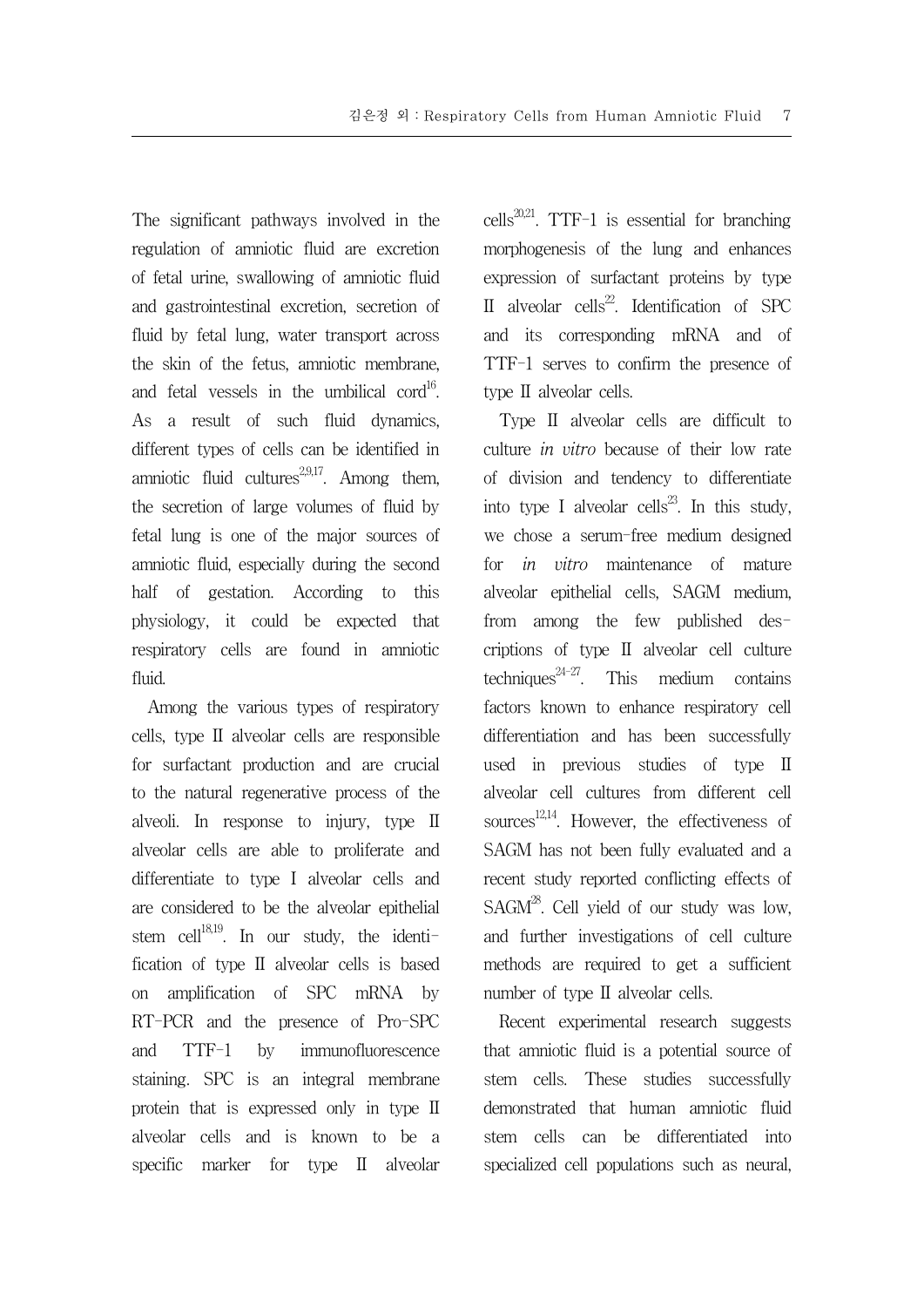hepatic, osteogenic, renal, and lung epithelial lineages $67,10,11$ . However, those studies were mainly concentrated on the isolation and differentiation of amniotic fluid stem cells with limited supportive data rather than what types of cells are normally found in amniotic fluid. Identification of specific cell types of amniotic fluid would be important in understanding the characteristics of amniotic fluid.

In conclusion, we have shown that respiratory cells can be isolated and identified from human amniotic fluid cultured in SAGM medium. Our results may provide the basis for further investigations.

#### ACKNOWLEDGEMENT

This study was supported by a faculty research grant of Yonsei University College of Medicine (6-2004-1003).

### **REFERENCES**

- 1. Cunningham, FG, Leveno, KJ, Bloom, SL, Hauth, JC, Gilstrap III, LC, Wenstrom, KD: *Fetal growth and development*. In: Cunningham FG, Levono KJ, et al, editors. Williams Obstetrics. 22nd ed. New York (NY): McGraw Hill; 2005. Pp. 91-120.
- 2. Gosden, CM: *Amniotic fluid cell types and culture*. Br Med Bull 39:348-354, 1983
- 3. Harman, CR: *Amniotic fluid abnormal-*

*ities*. Semin Perinatol 32: 288-294, 2008

- 4. Prusa, AR, Hengstschlager, M: *Amniotic fluid cells and human stem cell research: a new connection*. Med Sci Monit 8: RA253-257, 2002
- 5. Fauza, D: *Amniotic fluid and placental stem cells*. Best Pract Res Clin Obstet Gynaecol 18:877-891, 2004
- 6. De Coppi, P, Bartsch, G, Jr., Siddiqui, MM, Xu, T, Santos, CC, Perin, L, Mostoslavsky, G, Serre, AC, Snyder, EY, Yoo, JJ, Furth, ME, Soker, S, Atala, A: *Isolation of amniotic stem cell lines with potential for therapy*. Nat Biotechnol 25: 100-106, 2007
- 7. Kim, J, Lee, Y, Kim, H, Hwang, KJ, Kwon, HC, Kim, SK, Cho, DJ, Kang, SG, You, J: *Human amniotic fluidderived stem cells have characteristics of multipotent stem cells*. Cell Prolif 40: 75-90, 2007
- 8. Megaw, JM, Priest, JH, Priest, RE, Johnson, LD: *Differentiation in human amniotic fluid cell cultures: II: Secretion of an epithelial basement membrane glycoprotein*. J Med Genet 14:163-167, 1977
- 9. Priest, RE, Marimuthu, KM, Priest, JH: *Origin of cells in human amniotic fluid cultures: ultrastructural features*. Lab Invest 39:106-109, 1978
- 10. Carraro, G, Perin, L, Sedrakyan, S, Giuliani, S, Tiozzo, C, Lee, J, Turcatel, G, De Langhe, SP, Driscoll, B, Bellusci, S, Minoo, P, Atala, A, De Filippo, RE, Warburton, D: *Human amniotic fluid stem cells can integrate and differentiate into epithelial lung lineages*. Stem Cells 26: 2902-2911, 2008
- 11. Perin, L, Giuliani, S, Jin, D, Sedrakyan, S, Carraro, G, Habibian, R, Warburton, D, Atala, A, De Filippo, RE: *Renal differentiation of amniotic fluid stem cells*. Cell Prolif 40:936-948, 2007
- 12. Berger, MJ, Adams, SD, Tigges, BM,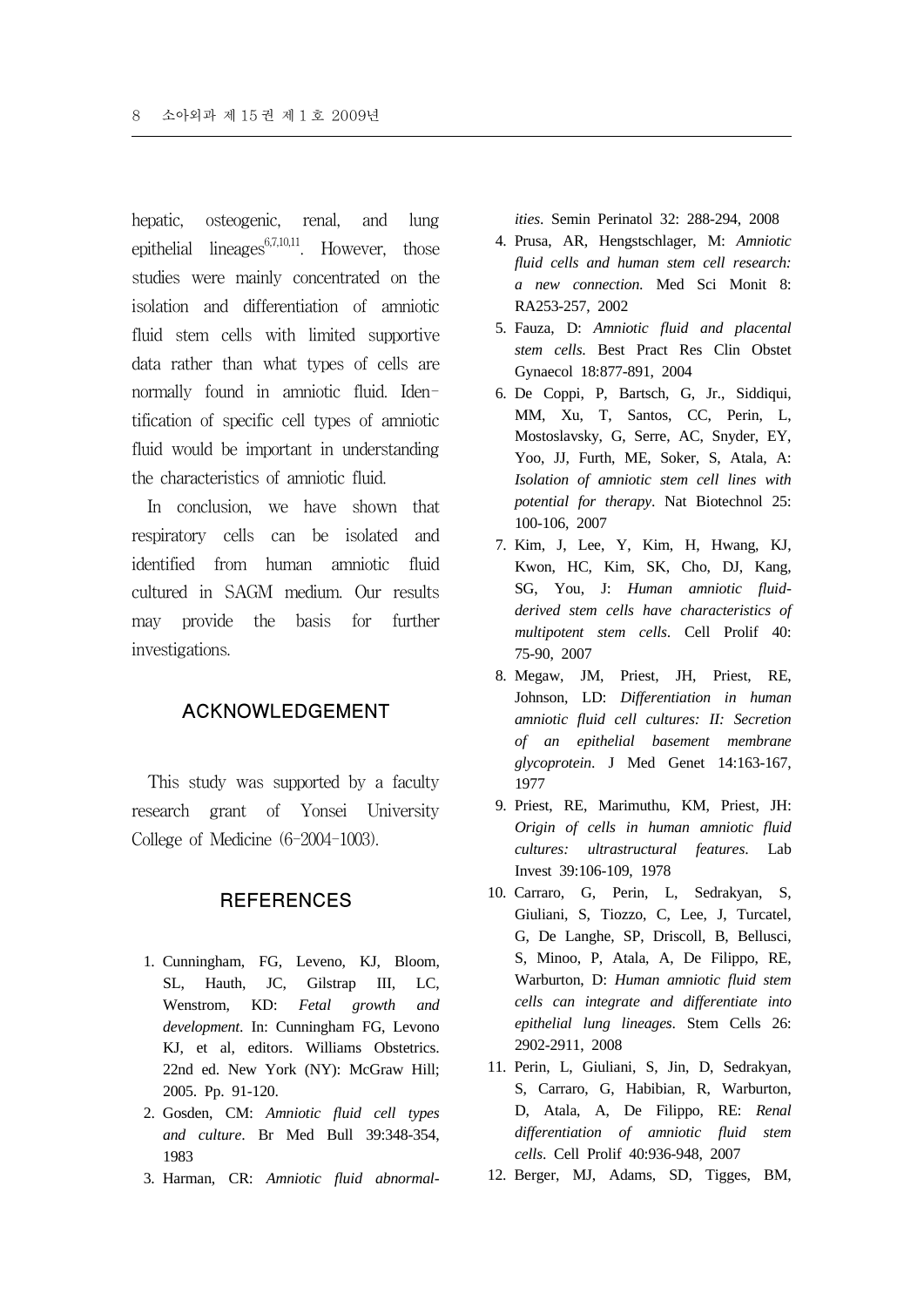Sprague, SL, Wang, XJ, Collins, DP, McKenna, DH: *Differentiation of umbilical cord blood-derived multilineage progenitor cells into respiratory epithelial cells*. Cytotherapy 8:480-487, 2006

- 13. Endres, M, Leinhase, I, Kaps, C, Wentges, M, Unger, M, Olze, H, Ringe, J, Sittinger, M, Rotter, N: *Changes in the gene expression pattern of cytokeratins in human respiratory epithelial cells during culture*. Eur Arch Otorhinolaryngol 262:390-396, 2005
- 14. Samadikuchaksaraei, A, Cohen, S, Isaac, K, Rippon, HJ, Polak, JM, Bielby, RC, Bishop, AE: *Derivation of distal airway epithelium from human embryonic stem cells*. Tissue Eng 12:867-875, 2006
- 15. Torricelli, F, Brizzi, L, Bernabei, PA, Gheri, G, Di Lollo, S, Nutini, L, Lisi, E, Di Tommaso, M, Cariati, E: *Identification of hematopoietic progenitor cells in human amniotic fluid before the 12th week of gestation*. Ital J Anat Embryol 98:119-126, 1993
- 16. Brace, RA, Resnik, R: *Dynamics and disorders of amniotic fluid.* In: Creasy RK, Renik R, editors. Maternal-Fetal Medicine. Philadelphia (Pa): WB Saunders; 1999. Pp. 632-43
- 17. Prusa, AR, Marton, E, Rosner, M, Bettelheim, D, Lubec, G, Pollack, A, Bernaschek, G, Hengstschlager, M: *Neurogenic cells in human amniotic fluid*. Am J Obstet Gynecol 191:309-314, 2004
- 18. Otto, WR: *Lung stem cells*. Int J Exp Pathol 78:291-310, 1997
- 19. Reddy, R, Buckley, S, Doerken, M, Barsky, L, Weinberg, K, Anderson, KD, Warburton, D, Driscoll, B: *Isolation of a putative progenitor subpopulation of alveolar epithelial type 2 cells*. Am J Physiol Lung Cell Mol Physiol 286: L658-667, 2004
- 20. Glasser, SW, Eszterhas, SK, Detmer, EA, Maxfield, MD, Korfhagen, TR: *The murine SP-C promoter directs type II*

*cell-specific expression in transgenic mice*. Am J Physiol Lung Cell Mol Physiol 288:L625-632, 2005

- 21. Weaver, TE, Conkright, JJ: *Function of surfactant proteins B and C*. Annu Rev Physiol 63:555-578, 2001
- 22. Kolla, V, Gonzales, LW, Gonzales, J, Wang, P, Angampalli, S, Feinstein, SI, Ballard, PL: *Thyroid transcription factor in differentiating type II cells: regulation, isoforms, and target genes*. Am J Respir Cell Mol Biol 36:213-225, 2007
- 23. Archer, F, Jacquier, E, Lyon, M, Chastang, J, Cottin, V, Mornex, JF, Leroux, C: *Alveolar type II cells isolated from pulmonary adenocarcinoma: a model for JSRV expression in vitro*. Am J Respir Cell Mol Biol 36:534-540, 2007
- 24. Ali, NN, Edgar, AJ, Samadikuchaksaraei, A, Timson, CM, Romanska, HM, Polak, JM, Bishop, AE: *Derivation of type II alveolar epithelial cells from murine embryonic stem cells*. Tissue Eng 8: 541-550, 2002
- 25. Qin, M, Tai, G, Collas, P, Polak, JM, Bishop, AE: *Cell extract-derived differentiation of embryonic stem cells*. Stem Cells 23:712-718, 2005
- 26. Rippon, HJ, Polak, JM, Qin, M, Bishop, AE: *Derivation of distal lung epithelial progenitors from murine embryonic stem cells using a novel three-step differentiation protocol*. Stem Cells 24:1389- 1398, 2006
- 27. Van Vranken, BE, Romanska, HM, Polak, JM, Rippon, HJ, Shannon, JM, Bishop, AE: *Coculture of embryonic stem cells with pulmonary mesenchyme: a microenvironment that promotes differentiation of pulmonary epithelium*. Tissue Eng 11:1177-1187, 2005
- 28. Samadikuchaksaraei, A, Bishop, AE: *Effects of growth factors on the differentiation of murine ESC into type II pneumocytes*. Cloning Stem Cells 9:407- 416, 2007